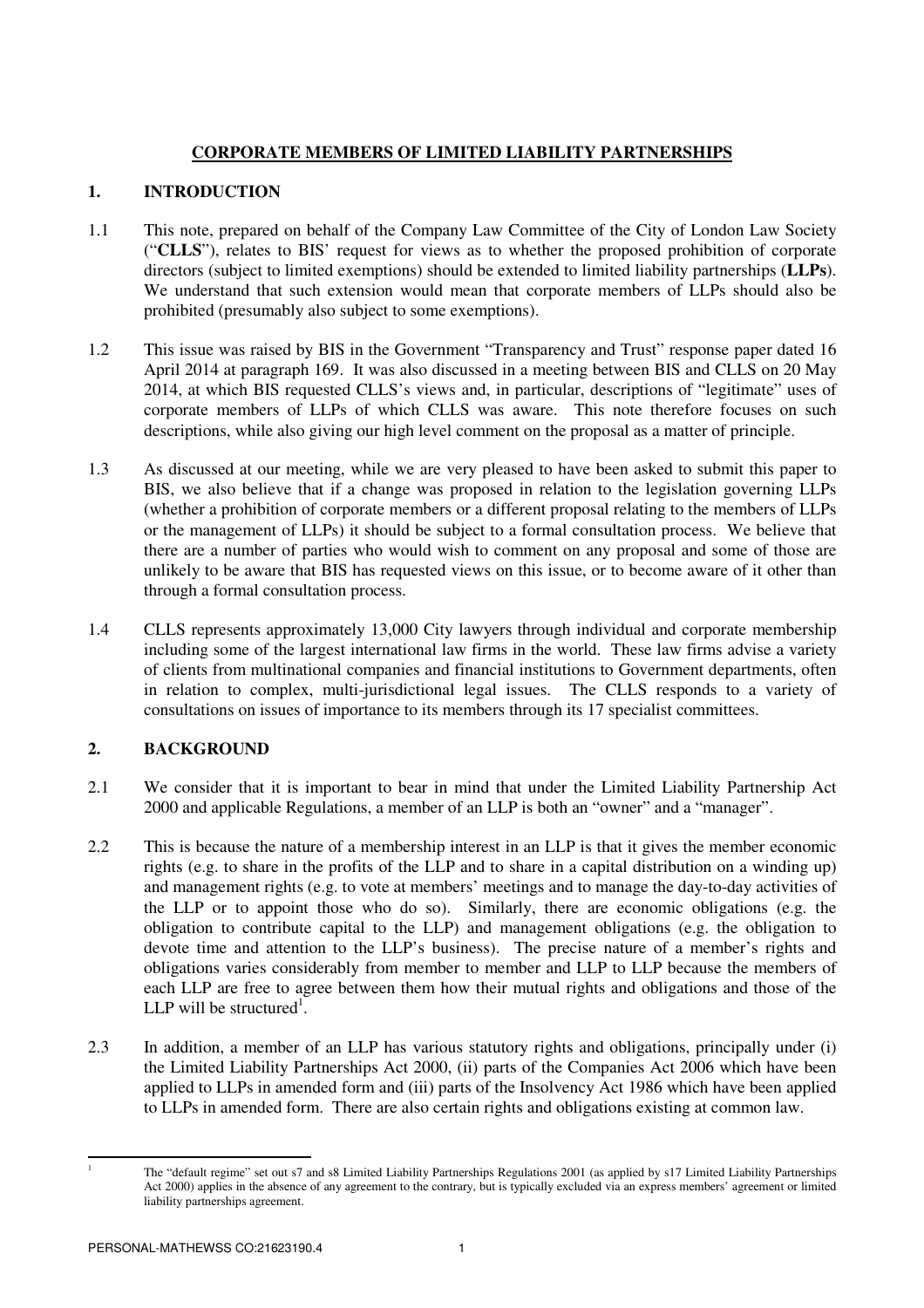- 2.4 We note that, in relation to the application of parts of the Companies Act 2006 to  $LLPs^2$ :
	- (a) only a minority of the provisions of the Companies Act 2006 have been applied to LLPs;
	- (b) Part 10 of the Companies Act 2006 relating to Directors has not been so applied; and
	- (c) while a number of provisions of the Companies Act 2006 have been applied but amended such that a reference to a member of an LLP has been substituted for a reference to a director of a company, equally a number of provisions have been applied but amended such that a reference to a member of an LLP has been substituted for a reference to a member of a company (i.e. a shareholder)<sup>3</sup>.

## **3. PROHIBITION, AND REQUIREMENT TO UNWIND, WOULD BE COMMERCIALLY UNREASONABLE**

- 3.1 Against this background, we do not believe it is correct to treat a member of an LLP as equivalent to a director of a company, nor to work on an assumption that proposals relating to directors of companies should be applied to members of LLPs. In this case, the prohibition of corporate members of LLPs would prevent any company or other body corporate (presumably including another LLP) from owning an interest in an LLP, which we believe would be an unparalleled restriction with no equivalent in relation to the various forms of company, body corporate or partnership which exist under English law.
- 3.2 In particular, we have serious concerns in relation to:
	- (a) Unwinding existing arrangements

Unwinding existing arrangements will be very complex. If an existing corporate member can no longer hold its membership interest, it will need to transfer it. However:

- (i) LLP or members' agreements very frequently restrict the introduction of new members and transfers of interests and the required consents from other members (which often would require unanimity as an amendment to the existing agreement) may not be forthcoming;
- (ii) the underlying owners of the corporate member may not be individuals or, if they are, may not wish to become a member (noting that it brings management rights and obligations as well as economic ones) and the other members may not be willing to allow the underlying owners to become members, or only on different terms to the current LLP or members' agreement;
- (iii) there may be no third party who would want to acquire the interest at the relevant time; and
- (iv) transfers or other restructurings of existing arrangements may well be difficult for the corporate member to achieve and would be likely to give rise to new tax liabilities<sup>4</sup>.

To give a simplified example, suppose there is an LLP with four members, who share profits equally and have agreed that most management decisions require a simple majority of them and certain

 $\frac{1}{2}$ 

See in particular the Limited Liability Partnerships (Application of the Companies Act 2006) Regulations 2009.

<sup>3</sup> See for example Part 12 of the Limited Liability Partnerships (Application of the Companies Act 2006) Regulations 2009 which applies the provisions of the Companies Act 2006 relating to arrangements, reconstructions and mergers to LLPs.

<sup>4</sup> For example, a corporate member which was a UK company could not make a distribution of the relevant membership interest to its owners if it did not have sufficient distributable reserves. A transfer at book value would also be restricted if the corporate member had negative distributable reserves and might also be a transfer at an undervalue for Insolvency Act purposes. A transfer at market value would have to be financed by the underlying owners, who might then be restricted from extracting the consideration paid from the corporate member for similar reasons, and would also be likely to give rise to a taxable gain in the hands of the corporate member despite no "external" proceeds being received.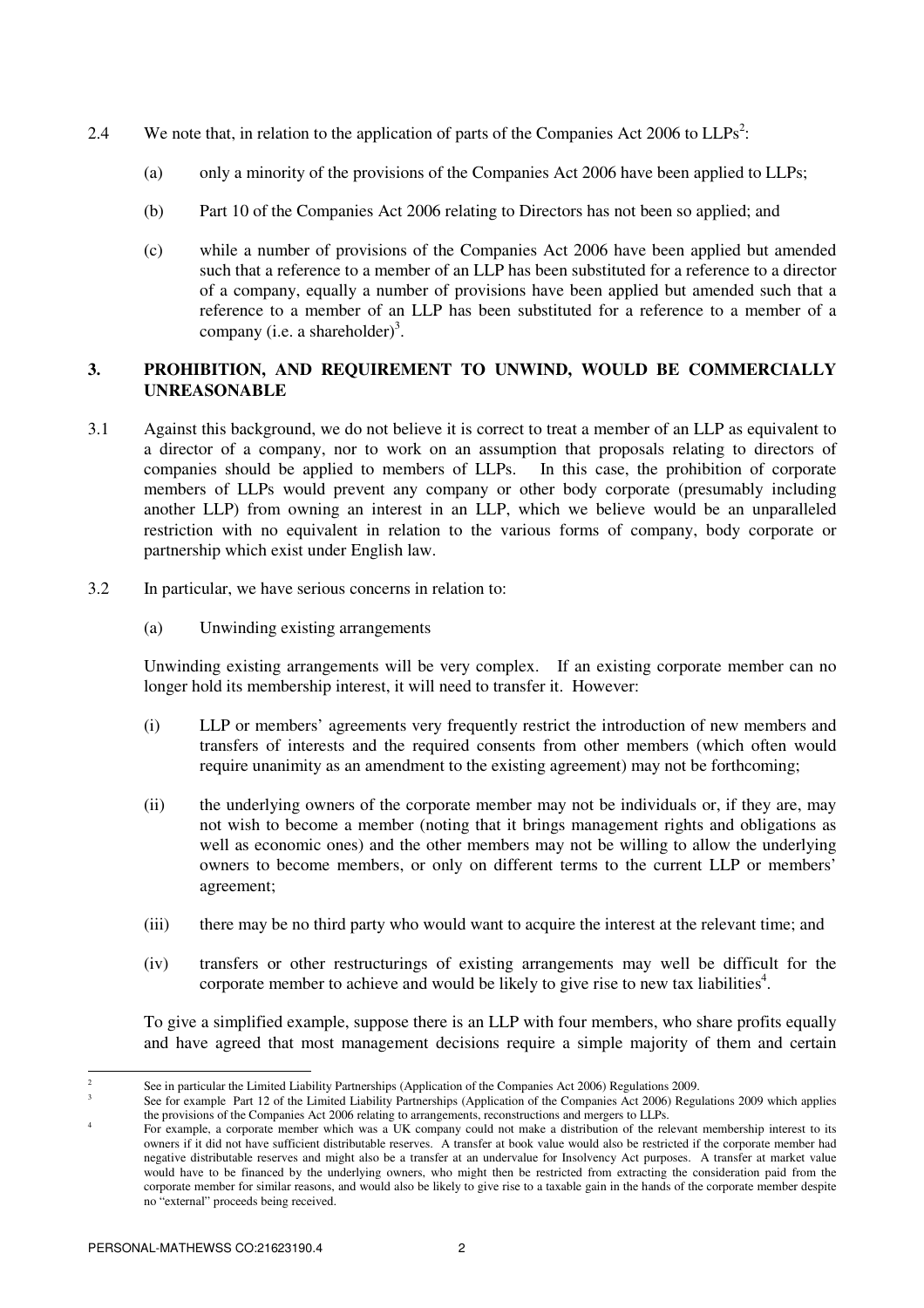material decisions (including introducing new members or amending the agreement) require unanimity between them. One of those members is a corporate member, which in turn has four individual owners. Transferring the membership interest of the corporate member to those individual owners would require:

- (A) each of the other three members to consent (noting that if they did not, presumably the corporate member would have to offer to sell to them, possibly at a depressed price);
- (B) each of the four individual owners of the corporate member to sign the LLP or members' agreement and to sign the appropriate Companies House forms agreeing to become a member (accepting the contractual, statutory and common law obligations which then arise); and
- (C) a full renegotiation of the LLP or members' agreement, because the members will no longer have equal interests and it is very unlikely that the three original members would be happy to leave the previous management arrangements in place, as they would give disproportionate power to the four new members (e.g. they would form a majority in number so could carry ordinary decisions and any one of them could block a material decision) and because the profit sharing arrangements may no longer work correctly (e.g. if they refer to members receiving "equal shares" of profits); and
- (D) if any of the new members would not have management control rights then a detailed analysis of the collective investment schemes regime would also be required.

This is a very simple example. In many cases (e.g. a corporate member owned by a widely held corporate or a fund, or an LLP used in a covered bond) unwinding would be considerably more complex.

(b) Reduced flexibility for businesses

LLPs were introduced into the UK legal framework in 2000 as a new form of legal entity. This was generally seen as a very positive step, recognising that the modern business environment required additional flexibility and a further method for organising a business in addition to the "traditional" forms such as the limited company, limited partnership or general partnership. In particular, an LLP is a body corporate with separate legal personality to its members, is tax transparent, has limited liability and offers internal constitutional flexibility, effectively offering a "blend" of the characteristics of a partnership and a limited company.

We believe that prohibiting corporate members of LLPs would greatly limit their use and would therefore be a retrograde step, reducing the flexibility of the UK legal framework for businesses.

(c) Foreign investment

We have two concerns in relation to foreign investment:

- (i) overseas investors into an LLP are likely to invest via a corporate member. In our view, prohibiting this is likely to mean that overseas investors would be much less likely invest in any business operated as an LLP; and
- (ii) in our experience, changes to the manner in which investments can be made and/or property held, especially when made on short notice, can have a serious negative impact on the perception of a jurisdiction by overseas investors. This goes beyond overseas investors who have existing interests in LLPs or are actively considering investing in an LLP in the UK. Overseas investors frequently survey the regimes of different jurisdictions for planning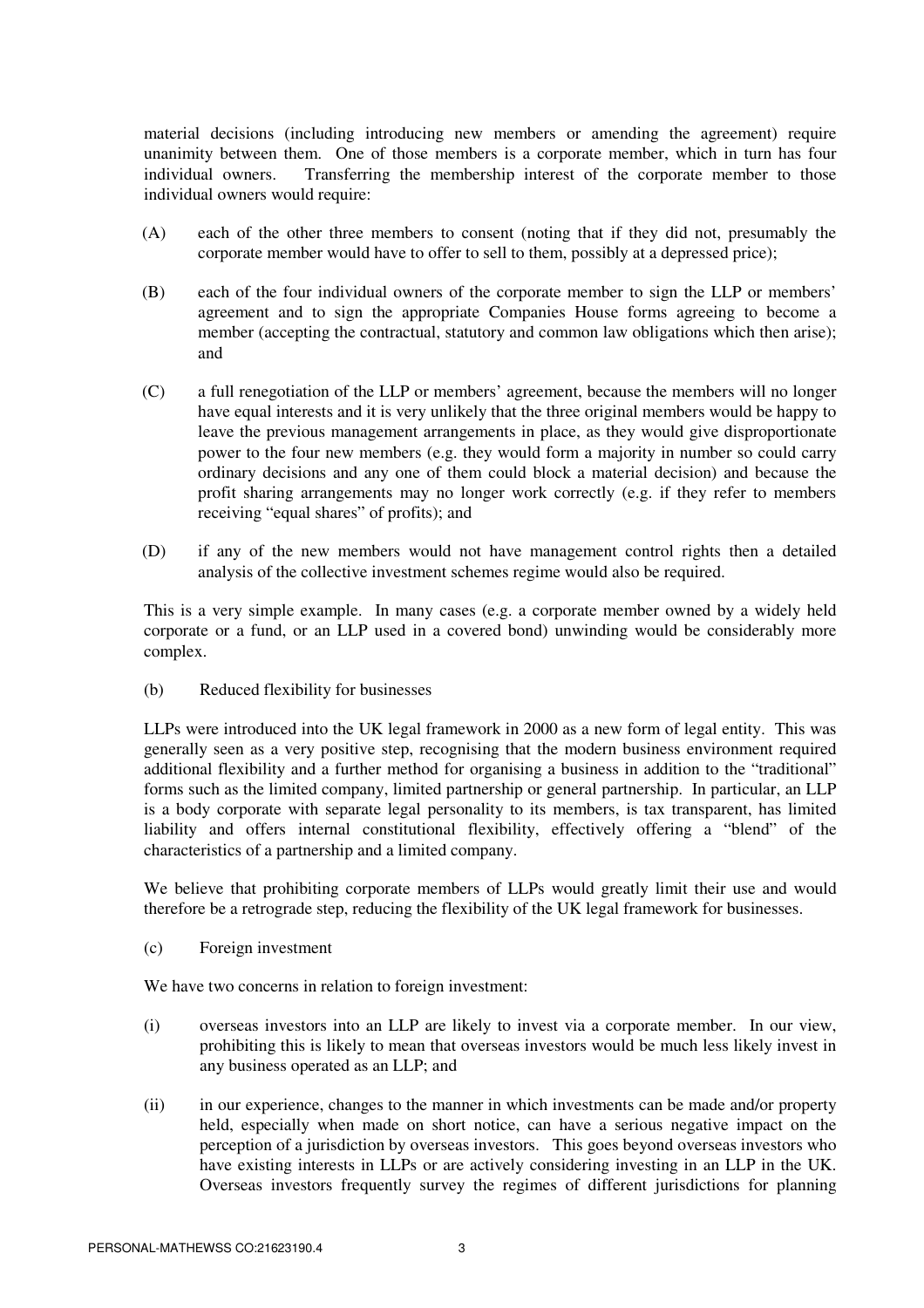purposes and historically one of the great advantages of the UK is the stability and predictability of the UK legal regime. Further other jurisdictions have LLPs (often following the UK model) and so it is likely to push investors who like the LLP model into establishing elsewhere.

- 3.3 We also note that the Transparency and Trust proposals relating to beneficial ownership apply to LLPs and (quite correctly) treat members as owners in that context. Full disclosure will therefore apply to corporate members which hold material interests in an LLP (and their ultimate beneficial owners, if relevant)<sup>5</sup>. In addition, even a corporate member which holds a non-material interest in an LLP will be disclosed at Companies House as a member under the current regime, with information being provided to the "director" not "shareholder" standard in that filing (using companies as the comparator) under the existing LLP regime.
- 3.4 Finally we note that HM Revenue & Customs introduced changes to the taxation of LLPs and partnerships with effect from 6 April 2014 following its paper "Partnerships: A review of two aspects of the tax rules"<sup>6</sup>. These included provisions applicable to LLPs and general partnerships with "mixed memberships", which includes LLPs with both members who are natural persons and corporate members. These provisions are intended to tackle a risk that certain structures could be used to achieve inappropriate tax advantages. We suggest that in the light of these very recent provisions, any concern in relation to tax matters and corporate members of LLPs have already been addressed.

### **4. EXAMPLE INSTANCES INVOLVING CORPORATE MEMBERS OF LLPS**

4.1 As requested, we set out below a number of instances in which we have seen corporate members of LLPs. We consider each of these to be entirely "legitimate". Please note that these are examples only and there will inevitably be further instances, in particular in relation to SMEs who may not typically use City lawyers for their legal work.

### **4.2 Start-ups / Investment**

The founders of a new business will typically consider the various different legal forms which are available to use when the business is started up. This will include an LLP. An LLP will be selected if it is the most suitable to the relevant founders and their business.

There will be a number of reasons to select an LLP but, in addition to constitutional flexibility<sup>7</sup>, capital flexibility and tax transparency, the nature of an LLP and a membership interest in an LLP, including specifically the lack of distinction between "owners" and "managers", is often attractive to new start-ups where the founders are central to the business and will work directly for it (e.g. a recruitment agency, a fund manager, a professional firm or a consultancy business).

New businesses will often require outside investment, whether at the initial start-up stage or later as the business develops and grows. Any equity finance provided to a business established as an LLP will, by definition, involve the investor obtaining a membership interest in the LLP. The typical providers of such finance would be an existing company, so resulting in a corporate member<sup>8</sup>. Even

 5 In addition, any corporate member which is itself a company or LLP incorporated in the UK will be subject to the new disclosure rules in its own right.

<sup>6</sup> https://www.gov.uk/government/consultations/a-review-of-two-aspects-of-the-tax-rules-on-partnerships

<sup>7</sup> In an LLP the members are free to agree the LLP or members' agreement which suits them, for example what decisions require what level of majority. By contrast in a limited company the Companies Act prescribes what decisions need a shareholder resolution and what type of resolution (and so what level of majority) is required. In a closely held company this often means that the Articles have to be supplemented by a shareholders' agreement setting out the commercial provisions that the parties wish to agree to, which then has to be considered alongside the Articles. By contrast, in an LLP there can be a single constitutional document

<sup>8</sup> As well as professional investors (PE, VC, business angels etc) we have also seen examples where a former employer has taken a stake in an LLP set up by ex-employees.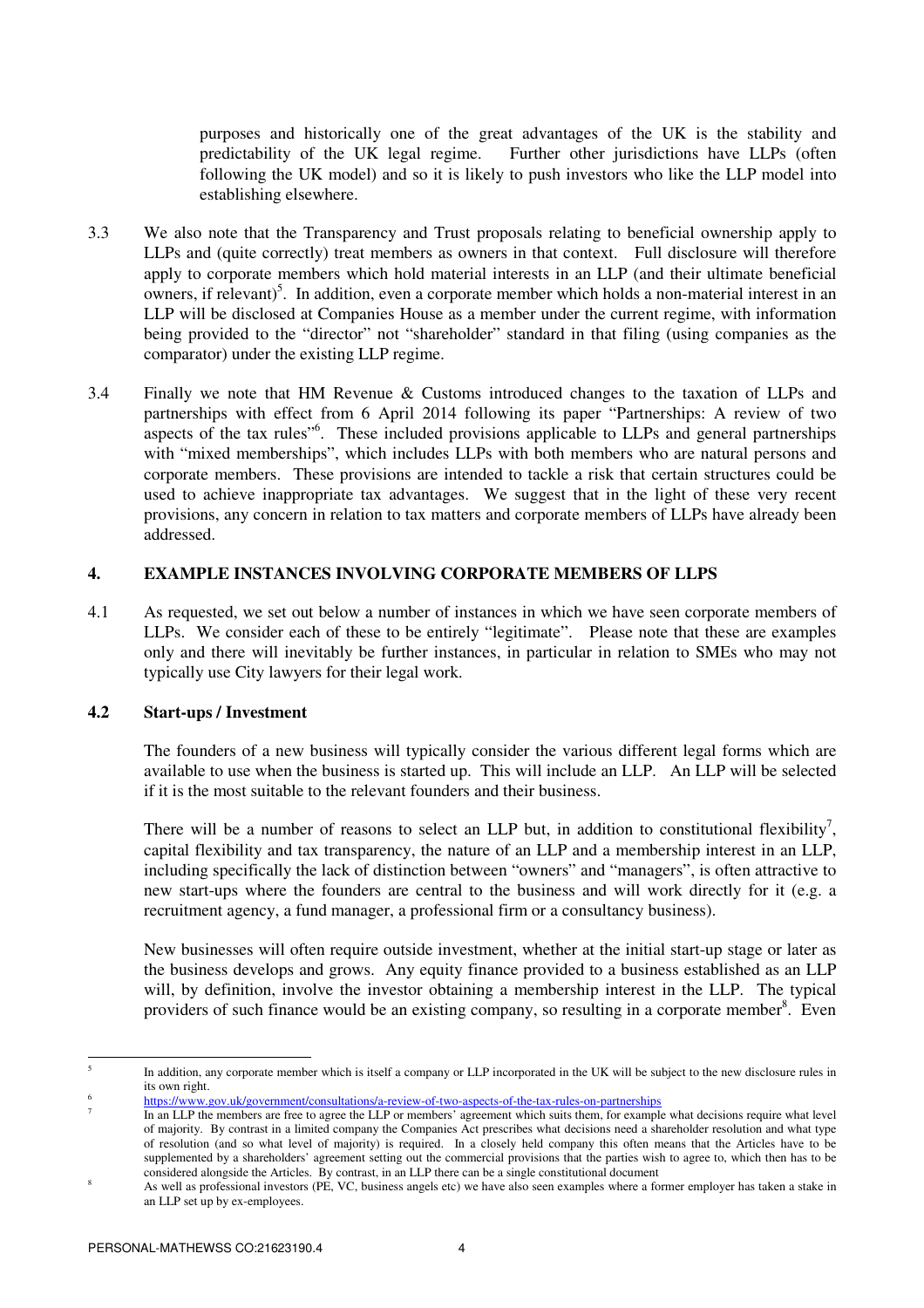if the investor was not an existing company, a company would often be used as the investment entity (e.g. to segregate the investment and potential liabilities from other assets).

It is worth noting that investments may well be of a minority interest (indeed many investors will not take control as a matter of policy) and so any group-based exemption, as has been suggested for corporate directors, would not apply. A group based exemption only for "large" groups would also not apply to SMEs.

We would also note that if corporate members were prohibited this would impact any LLP which might consider future outside investment, as well as those where such investment has already occurred. In our view, it would probably have the effect that most new businesses would be much less likely to consider structuring as an LLP at all and many existing LLPs would be likely to examine options to restructure.

#### **4.3 "Conversions"**

There is no statutory mechanism to "convert" a limited company into an LLP. Therefore "conversions" typically occur via a business transfer from the limited company to the LLP. This would frequently be structured via the limited company receiving a membership interest in the LLP as consideration for the transfer (i.e. rather than being paid in cash, which typically would be avoided in an internal reorganisation)<sup>9</sup>. This would result in a corporate member of the LLP.

It is worth noting that:

- (a) businesses which have carried out such "conversions" include businesses which were established prior to 2000 and so could not utilise an LLP from the outset, but "converted" once the LLP was available as a legal form as it was the most suitable for the type of business (e.g. owner managed businesses); and
- (b) in many cases the shareholders of the corporate member and the other members of the LLP would be different, or will diverge over time. For example, the "next generation" of management would frequently become members of the LLP, but would not become shareholders of the corporate member which would remain owned by the original owners. This would make unwinding existing arrangements to remove the corporate member potentially very complex.

### **4.4 Restricted Remuneration**

For LLPs operating in the financial services sector, particularly those which are or will be Alternative Investment Fund Managers (**AIFMs**) under the legislation implementing the Alternative Investment Fund Managers Directive, there is often a desire or a legal requirement to restrict the remuneration of certain individuals. The usual regime is that significant proportion of remuneration is awarded but only "vests" after a period of some years subject to forfeit if certain events arise during that period. Such regimes frequently use a corporate member to "warehouse" the relevant awards for the vesting period.

Many LLPs with such structures have very recently updated and amended them in the light on the new tax rules which took effect on 6 April 2014. In particular, the new tax rules include a specific regime for AIFMs and so many will have restructured their arrangements in accordance with this new regime. To have to restructure again within a short period is likely to be unwelcome.

 $\overline{a}$ 9

This route can also assist if certain assets are difficult to transfer or will only transfer over a period of time (e.g. contracts requiring counterparty consent or leases).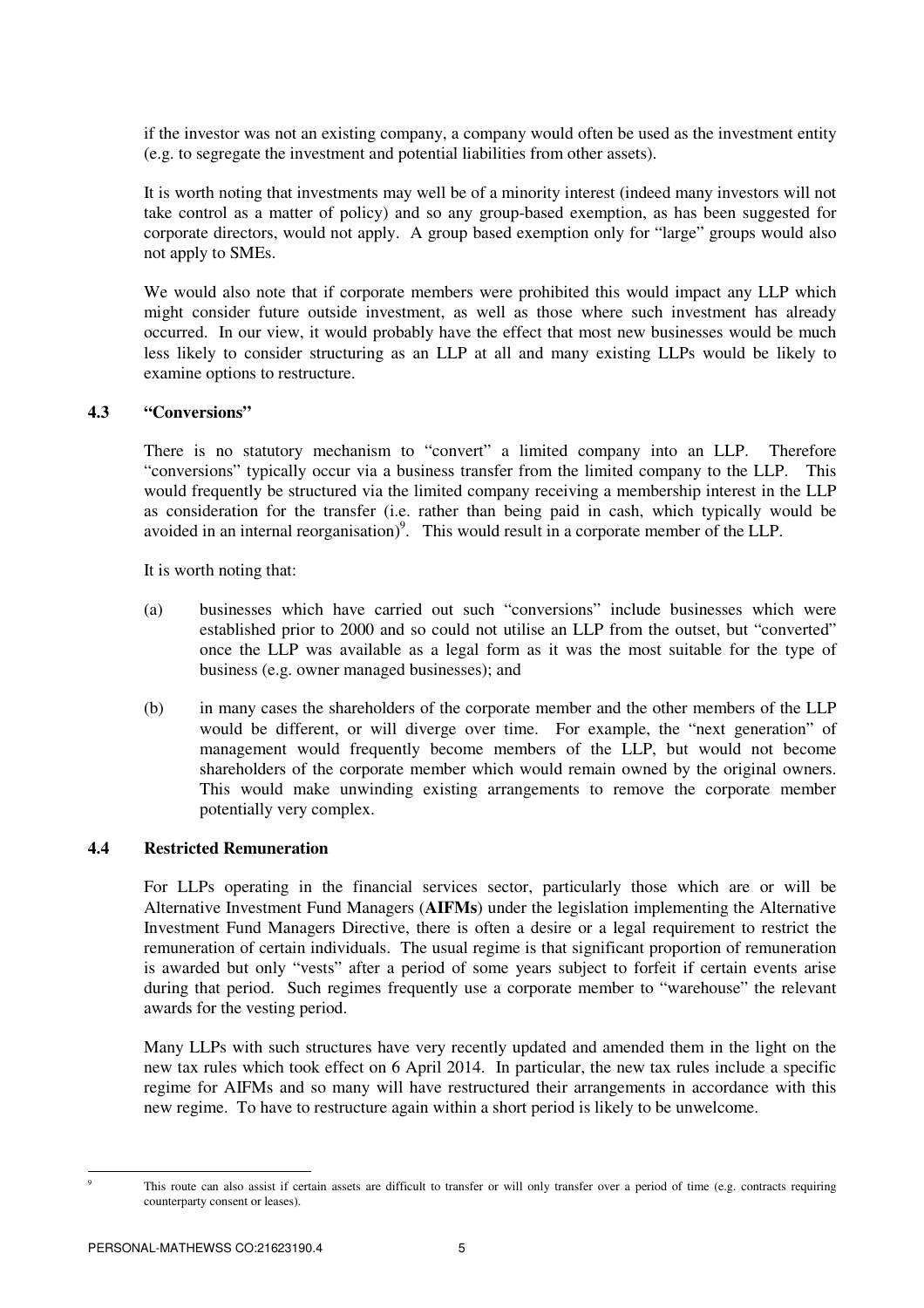### **4.5 Mergers and Acquisitions**

Businesses which operate as LLPs are involved in mergers and acquisitions in the same way that other businesses are. The counterparty would frequently be a company (as the most popular legal form) and if it were the "buyer" then it would be common to buy a membership interest in the LLP, itself rather than the business and assets of the  $LLP^{10}$ . This would result in a corporate member of the LLP.

If the transaction was to acquire 100% of the target LLP then a group company of the buyer would typically become a second corporate member to fulfil the requirement to maintain two members, with the previous members resigning. If the transaction was to acquire less than 100% (e.g. the interest of only one existing member), then the buyer would become a member alongside some or all of the existing members.

Again a group-based exemption would only assist if the buyer was taking control of the target LLP, which would not always be the case. A group based exemption only for "large" groups would also not apply to SMEs.

We also note that if corporate members were prohibited this would impact any LLP whose members might consider a possible sale, as well as those where a sale has already occurred. As with the investment example above, in our view it would probably have the effect that new businesses would be much less likely to consider structuring as an LLP at all and many existing businesses would be likely to examine options to restructure.

### **4.6 Joint Ventures**

It is relatively rare for joint ventures to be structured using an LLP as the joint venture entity, with limited companies remaining the most common entity used $1$ <sup>1</sup>. However, there have been some examples such as a property development joint venture between a land owner and a developer, structured by an LLP owned 50 : 50 between the two (both being existing companies and so participating as corporate members) with the land owner contributing land into the LLP and the developer cash. In that example, it was important to one of the parties that a tax transparent entity was used (as it was itself a tax transparent entity) and an LLP was preferable to a limited partnership because (i) both parties could participate in management of the LLP; and (ii) the LLP could own the land, borrow money, grant security and contract in its own name, which are not possible, or are considerably more challenging to achieve, if a limited partnership were used.

In addition, some start-ups which involve entrepreneurs and one or more investors jointly founding an LLP are, in many ways, a joint venture and we have seen a number of these (see above).

### **4.7 Professional Practices**

A number of international professional practices (e.g. law firms, accountancy firms, management consultancy firms), perhaps even a majority, are structured using different legal entities in different jurisdictions. An LLP is a very common choice of legal form of the UK entity, either for practising in the UK only or the UK and also other jurisdictions (e.g. jurisdictions (often within the EEA) which do not require a local entity under their regulatory regime). Sometimes one of the other entities in the network may have an ownership interest in the UK LLP, whether directly as a member or via a partner acting as bare trustee, and frequently the overseas entity will be a corporate entity. In other structures there may be separate UK LLPs operating in separate jurisdictions, but with one of

 $10$ 

<sup>10</sup> This would be for various reasons, including the likely need to obtain individual third party consents to transfer assets such as contracts and leases.

<sup>&</sup>lt;sup>11</sup> Please note that it may be more common in relation to SMEs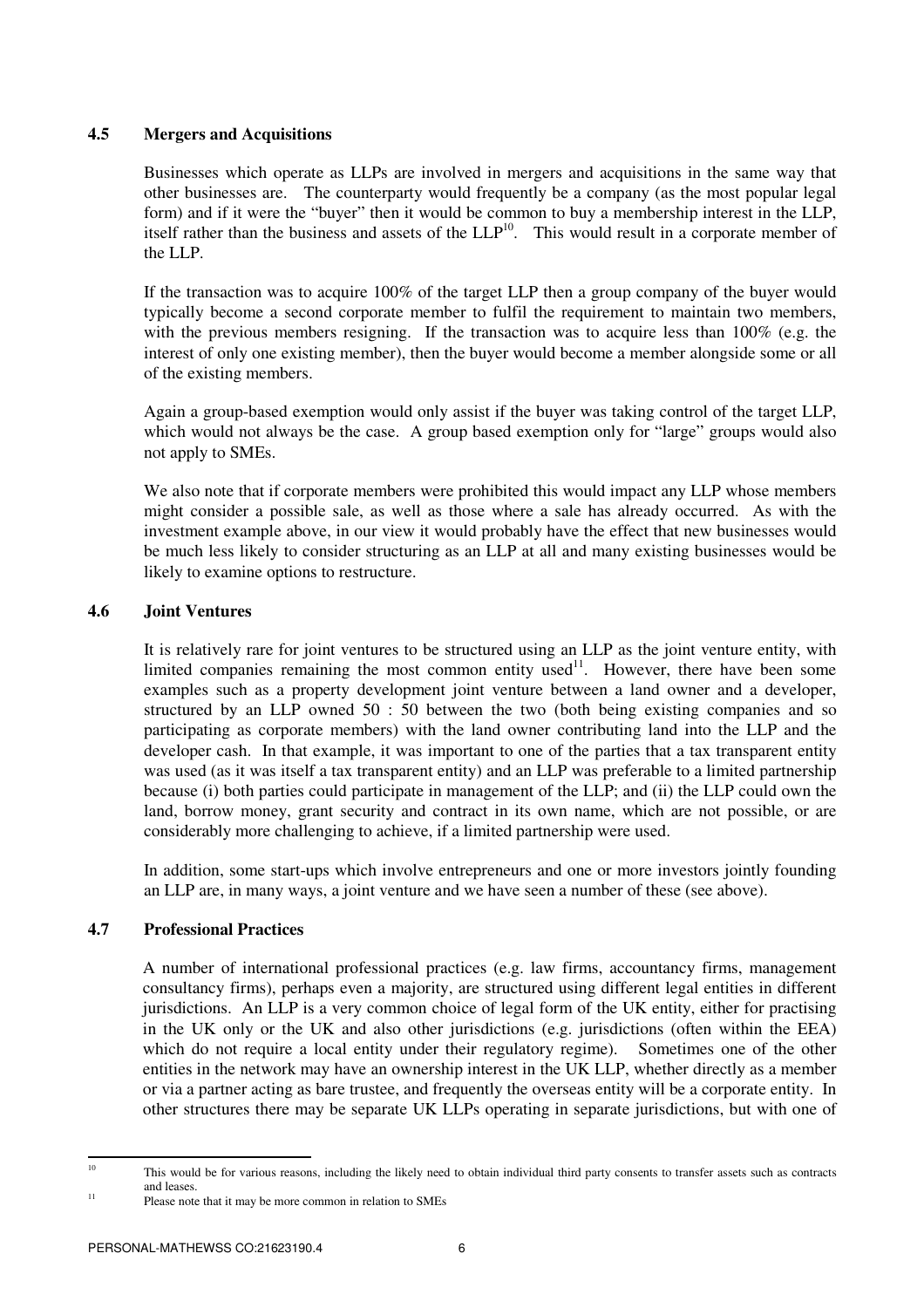the LLPs being a member of the others (i.e. effectively one LLP acts as the "holding company" in the structure, meaning the other LLPs have it as a corporate member).

In addition, multi-disciplinary practices are now permitted in the UK following recent legislative reform. We understand that a number of those which have been established operate via an LLP which has one or more corporate members.

#### **4.8 Covered Bonds**

Covered bonds are full recourse debt instruments typically issued by an authorised deposit-taking entity such as a bank or a building society that are fully secured or "covered" by a pool of highquality on-balance sheet collateral (e.g. residential or commercial mortgage loans or public sector loans). As dual-recourse instruments, covered bonds offer investors general recourse to the credit institution issuer as well as specific recourse to the assets that constitute the collateral or cover pool.

The majority of European covered bonds are issued under specific legislative frameworks which implement the defining characteristics of covered bonds set out in Article 52(4) of the EU UCITS Directive<sup>12</sup>. To support further development of the UK covered bond market, the UK Government introduced a special legislative framework in 2008 (which regime was reviewed and confirmed in  $2011$ <sup>13</sup>. The Government has indicated that it believes that covered bonds can be a valuable source of stable funding for banks and building societies $^{14}$ .

UK covered bonds are issued based on a structured model whereby the collateral pool is transferred to a special purpose vehicle and is segregated by operation of structural features and legal principles. Use of this model is required by the UK legislative framework and the corresponding regulations indicate that the owner of the collateral pool must be either a company or an  $LLP<sup>15</sup>$ . We note that the 2011 white paper "Review of the UK's regulatory framework for covered bonds"<sup>16</sup> expressly notes (see para 2.17) that an LLP is typically used to hold the collateral pool. In keeping with this, to our knowledge, every UK covered bond programme has in fact utilised an LLP rather than a company, due to the tax transparent nature of an LLP and the ability to appoint an administrative receiver in respect of an LLP (which is important for the credit and rating analysis of the programmes, as to which see further below).

Such LLPs will have exclusively corporate members, being:

- (a) the issuing bank or building society (in its capacity as seller of the loans to the  $LLP$ )<sup>17</sup>; and
- (b) the "liquidation member", which is a special purpose vehicle and is vital to the structure, as in an insolvency of the issuing bank or building society (in its capacity as a seller to the LLP) such entity can be removed as a member of the LLP and the liquidation member can take steps to appoint a second member and to ensure that the collateral pool owner can continue to function as intended (including ensuring that the covered bonds are serviced to their original maturity). This, together with the ability to appoint an administrative receiver

 $\frac{1}{12}$ http://eur-lex.europa.eu/LexUriServ/LexUriServ.do?uri=OJ:L:2009:302:0032:0096:EN:PDF

<sup>13</sup> This framework has been implemented via The Regulated Covered Bond Regulations 2008 (2008/346) (linked below), as amended by The Regulated Covered Bond (Amendment) Regulations 2008 (2008/1714) (linked below), The Regulated Covered Bond (Amendment) Regulations 2011 (2011/2859) (linked below) and The Regulated Covered Bond (Amendment) Regulations 2012 (2012/2977) (linked below) (together, the Regulated Covered Bond Regulations). http://www.legislation.gov.uk/uksi/2008/346/contents/made http://www.legislation.gov.uk/uksi/2008/1714/contents/made

http://www.legislation.gov.uk/uksi/2011/2859/made

http://www.legislation.gov.uk/uksi/2012/2977/contents/made

 $\overline{14}$ https://www.gov.uk/government/consultations/the-uks-regulatory-framework-for-covered-bonds<br>  $\frac{15}{2}$ 

 $\overline{\text{See } s21(1)}$  of the Regulated Covered Bond Regulations 2008 (as amended) 16

https://www.gov.uk/government/uploads/system/uploads/attachment\_data/file/81309/consult\_review\_uk\_reg\_framework\_covered\_bond.PDF<br>If the same second has manual has many than any second hashing against multiple hadden. For a In some cases there would be more than one, as some banking groups contain multiple banks. For a list of the various UK credit institutions with covered bond programmes, please see the link below.

http://www.fca.org.uk/firms/systems-reporting/register/use/other-registers/rcb-register